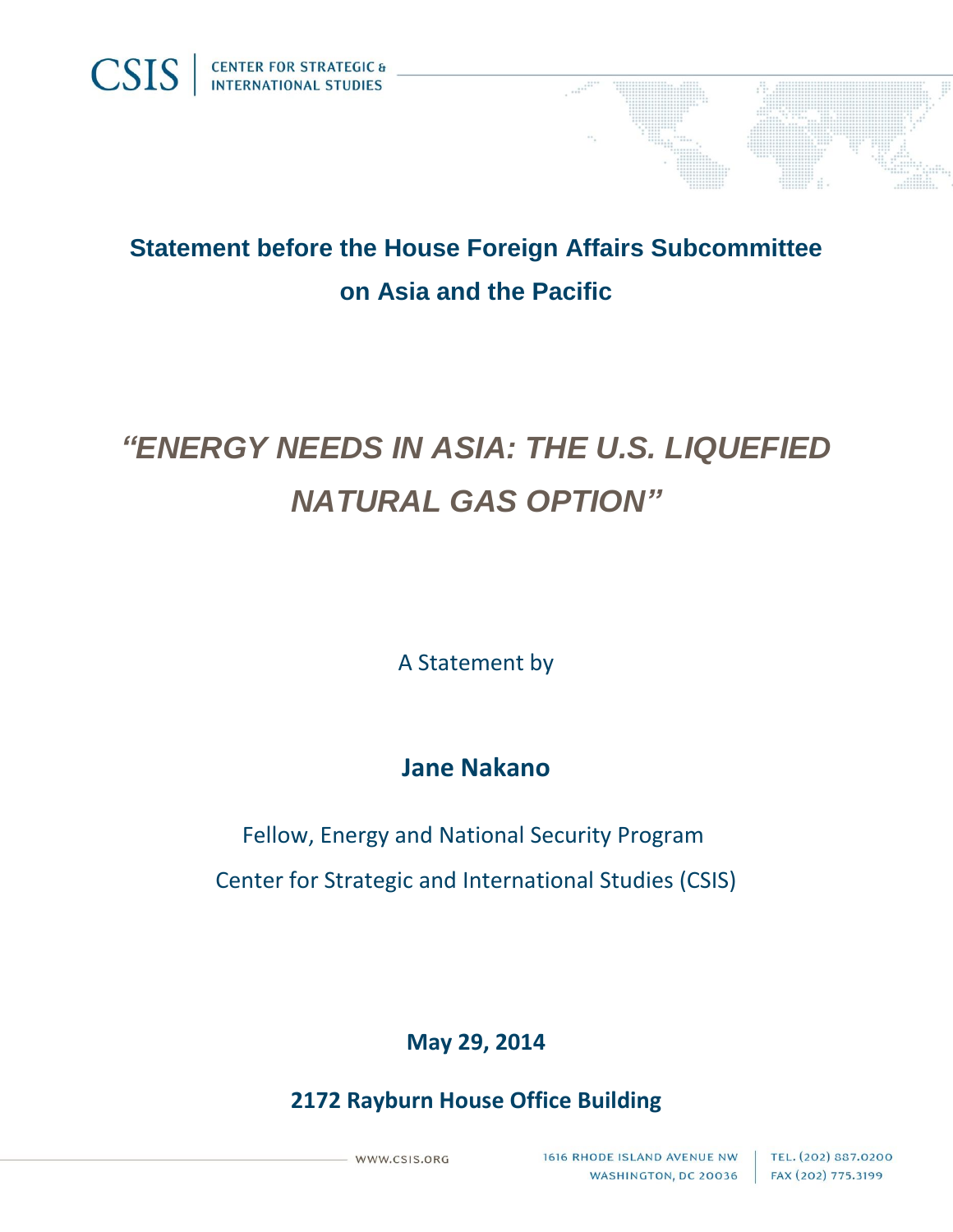Good afternoon, Chairman Chabot, Ranking Member Faleomavaega, and members of the Committee. Thank you for the opportunity to testify about the future of liquefied natural gas (LNG) demand in Asia and the role of U.S. LNG supplies. It is an honor to appear before the Subcommittee and address this important topic.

Asia is already the largest LNG importing region in the world, accounting for two thirds of the global trade in LNG today. It is expected that the region will maintain this share for some decades to come. The United States is poised to be an important player in enhancing the security of energy supplies in Asia due to robust U.S. production of shale gas and the LNG export capacity expected to come online in the near future. In the testimony that follows, I will provide some insights as to the nature of the U.S.-Asia LNG trading relationship and what it may portend for bilateral and regional relations.

#### Question 1: Which Asian countries are expected to be the largest buyers of U.S. LNG and how will these economic ties affect our bilateral relationships?

In my judgment, Japan will be the largest buyer of U.S. LNG. The factors that lead to this judgment are Japan's existing large LNG import capacity, its continued need for cleaner fossilbased fuel in light of nuclear energy uncertainty, and its robust investment commitment in U.S. shale and LNG export projects.

First, with 30 LNG receiving terminals in place, Japan has been the largest importer of LNG in the world for some decades. Japan's geographical feature of being an island country propelled Japan to turn to LNG in the late1960s, when it began importing LNG from Alaska. Five additional LNG terminals are now under construction—anticipated to come online by 2016—to further the country's import capacity (350 bcf/y or 7.19 mmt/y).<sup>1</sup>

Second, the post-Fukushima closure of 54 nuclear power reactors has resulted in surging natural gas demand in Japan to avert a shortfall of 49 gigawatts of electricity supply. Japan's LNG demand increased 24 percent between 2010 and 2012.<sup>2</sup> The country's LNG import volume of 4.3 trillion cubic feet or tcf (or 87 million metric tons or mmt) in 2012 represented 37 percent of the global volume of LNG demand that year and was double the volume imported by the second largest importer of LNG in the world, South Korea.<sup>3</sup> While the Japanese political leadership strives to restart at least some nuclear power plants, the high level of public anxiety over the safety of existing nuclear power plants limits the prospect for a robust return of nuclear power generation in Japan. LNG will thus likely remain a major power source for Japan for some decades to come.

Third, meeting the surge in natural gas demand led Japan to pay \$67.7 billion for LNG in 2012, about double the amount spent in 2010. Not surprisingly, Japan ran a large trade deficit of \$78 billion that year—170 percent higher than in 2011. Continued nuclear outage and LNG import

 $\overline{\phantom{a}}$ 

 $^{1}$  U.S. Energy Information Administration, 2013. http://www.eia.gov/countries/cab.cfm?fips=ja

 $2$  Ibid.

 $3$  Ibid.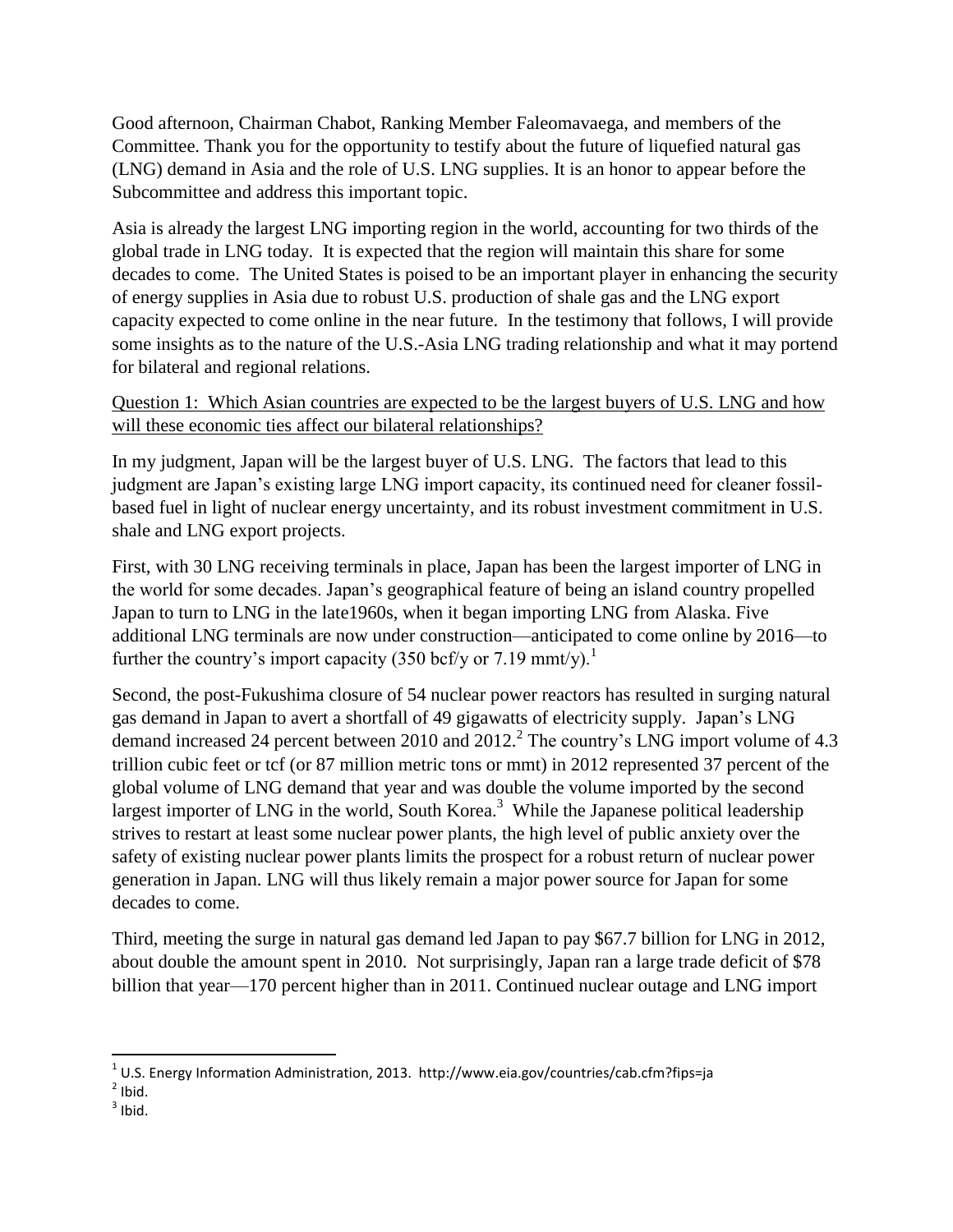reliance further raised Japan's annual trade gap in JFY 2013 to \$112 billion—a 40 percent increase year-on-year—and the highest in its history. $4$ 

The fiscal burden from rising LNG import costs has driven Japan to seek access to competitively priced natural gas supplies around the world, but particularly in the United States, where natural gas prices are deregulated and natural gas is sold through a series of pricing points or hubs, most notably Henry Hub in Louisiana. Current price differentials between the U.S. and Japanese gas markets—about \$4-5 per million British thermal unit in the United States and \$15–\$18 per million British thermal unit in Japan—make U.S. LNG imports commercially viable even after costs are added for liquefaction and shipping. A few major Japanese companies are investing in U.S. shale production projects in places such as the Marcellus shale and the Eagle Ford shale to secure access to cheaper supply at source. Also, Japanese companies have significant investment commitments in U.S. LNG export projects—such as Freeport, Cove Point and Cameron. For example, the total volume of U.S. LNG contracted by the Japanese through 2013—if materialized—would amount to roughly 20 percent (17 mmt/y) of the Japanese imports today.

Also, Japanese companies have had a decades-long LNG trade relationship with Alaska. Although the Alaskan LNG supplies would not likely be shale-based, Japan will most likely be the primary importer of Alaskan LNG once there is a commercial breakthrough in LNG projects there.

The Japanese investment in U.S. shale development and export projects as well as the actual LNG trade would strengthen economic relations between the United States and Japan. Also, LNG supplies would help Japan address its energy security and economic security challenges and the improved economic health of Japan—a key U.S. ally in the region—in turn would further the U.S. ability to advance national security objectives in Asia.

One country in Asia that serves as a significant variable is China. China is forecast to overtake South Korea as the second largest LNG importer by 2020, but it remains highly uncertain how much U.S. LNG would go to China. China's natural gas consumption is forecast to become about three times larger than that of Japan in 2020 and more than four times that of Japan in  $2040$ .<sup>5</sup> But unlike Japan, which needs to import almost all of the natural gas it consumes, China has a notable volume of domestic gas output, which currently meets about two-thirds of its domestic consumption.<sup>6</sup> Also, home to the largest volume of technically recoverable shale gas resources in the world at 1,115 trillion cubic feet,<sup>7</sup> China now targets shale gas production levels of 2.12 tcf to 3.53 tcf (60 bcm to 100 bcm) per year by  $2020$ .<sup>8</sup> The pace of shale gas development can significantly alter the current pattern of its gas consumption. Moreover, unlike

 $\overline{\phantom{a}}$ 4 "Japan's 2013 LNG imports hit record high-MOF," *Reuters*, January 27, 2014,

<http://uk.reuters.com/article/2014/01/27/energy-japan-mof-idUKT9N0GJ03120140127>

<sup>5</sup> Institute for Energy Economics—Japan, *Asia/World Energy Outlook 2013*.

<sup>6</sup> U.S. Energy Information Administration, 2014. http://www.eia.gov/countries/analysisbriefs/China/china.pdf

<sup>7</sup> U.S. Energy Information Administration (EIA), "Technically Recoverable Shale Oil and Shale Gas Resources: An Assessment of 137 Shale Formations in 41 Countries Outside the United States," June 13, 2013, <http://www.eia.gov/analysis/studies/worldshalegas/>

 $^8$  Government of the People's Republic of China, 2012. http://www.gov.cn/zwgk/2012-03/16/content\_2093263.htm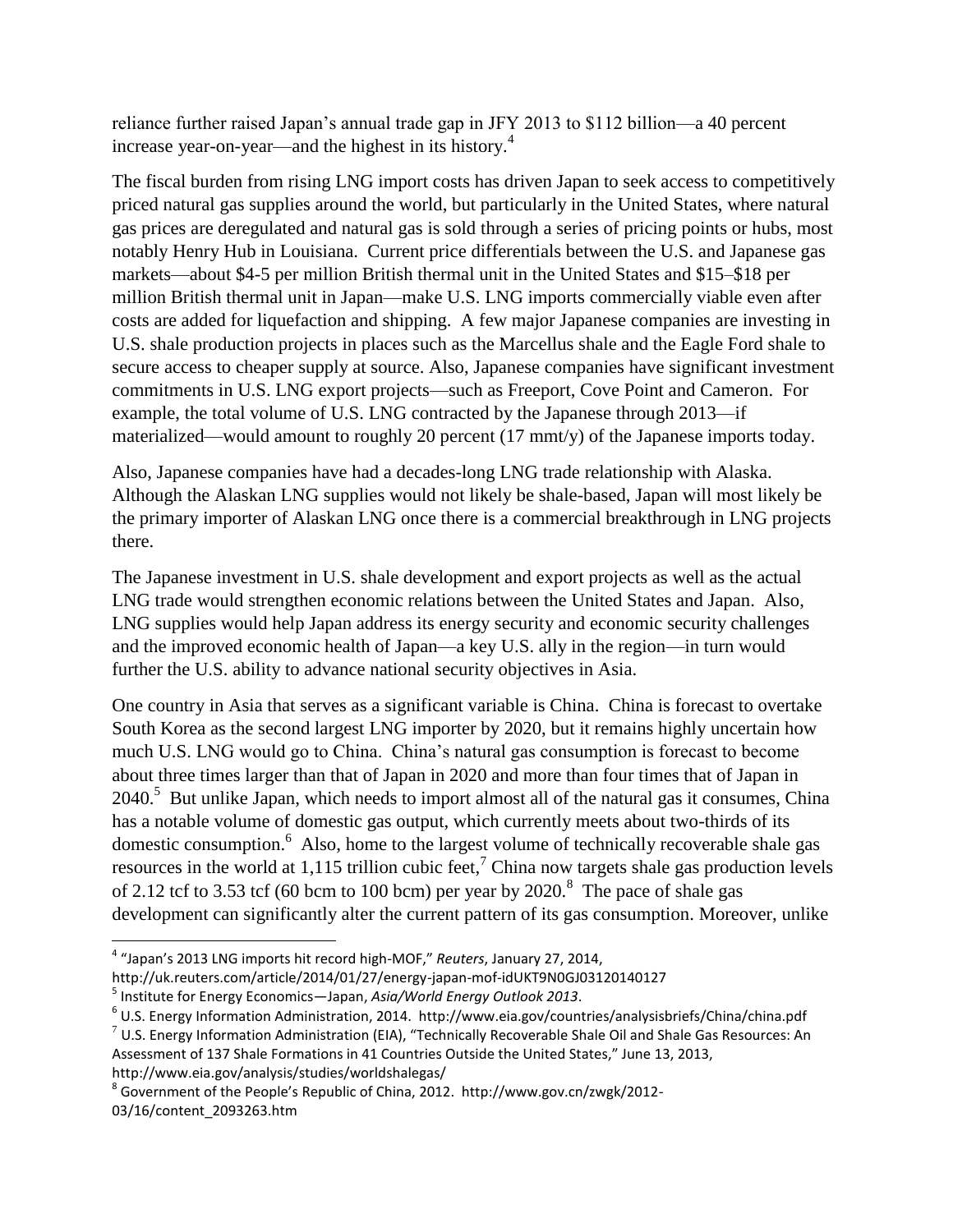Japan or South Korea, China is able to import natural gas via pipelines. China's import volume today is roughly split half-and-half between pipeline gas from Central Asia and Myanmar, and LNG from Asia and Middle Eastern producers like Australia, Qatar, Indonesia and Malaysia. The freshly inked pipeline gas agreement with Russia will further the share of pipeline gas imports by China. Additionally, while China's LNG demand is expected to continue growing, the notable absence of Chinese investment commitment to U.S. LNG projects to date renders it difficult to envision China becoming one of the largest importers of U.S. LNG anytime soon.

#### Question 2: In the immediate future, what portion of U.S. LNG will be supplied to Japan, in particular?)

As noted earlier, the total volume of U.S. LNG contracted by the Japanese through 2013—if materialized—would amount to roughly 20 percent (17 mmt/y or 828 bcf/y or 2.27 bcf/d) of the Japanese imports today. $9$  This volume is equivalent to about one-quarter of the accumulative volume from the seven U.S. LNG export licenses to the countries without a Free Trade Agreement with the United States (9.27 bcf/d) that have been approved to date.

However, it is important to note that not all of the volume contracted by Japanese companies need to be sold to buyers in Japan. Several Japanese companies have reportedly been in talks with buyers from other countries about a potential purchase agreement.

#### Question 3: How can the United States best leverage its LNG resources to bolster U.S. influence in Asia?

The ascent of the United States as a major natural gas producer has already demonstrated U.S. strength to the regional players—albeit quietly.

For example, the robust production of shale gas has led to a 28 percent decline in the U.S. natural gas import level since 2005. This increasing self-sufficiency in natural gas consumption has freed up supplies that were once destined for the United States—particularly from Qatar, Western Africa and Trinidad—to reach other markets around the world, including Asian countries. Specifically, during the supply uncertainty after the Fukushima nuclear disaster, redirected LNG supplies from the Persian Gulf prevented a serious supply shortage in Asia.

Also, many Asian stakeholders see supply security value in the U.S. shale gas revolution and U.S. LNG supplies. Asia's heavy reliance on the Middle East and Southeast Asia for natural gas makes their imports susceptible to supply disruption from conflicts in such geopolitically contentious areas like the Straits of Hormuz or the South China Sea. In contrast, U.S. LNG supplies—much of which would be loaded in tankers in the U.S. Gulf of Mexico—would presumably travel through the open sea after transiting through the Panama Canal, thus avoiding these global chokepoints. U.S. LNG supplies, therefore, strengthen their sense of energy security by diversifying both the sources of supplies and the associated transportation routes.

Additionally, the robust development of shale gas—together with tight oil—has dampened the "United States in decline" narrative that emerged after the economic recession of 2008,

 9 The Office of the Prime Minister, Japan, 2014. http://www.kantei.go.jp/jp/singi/keikyou/dai10/siryou.pdf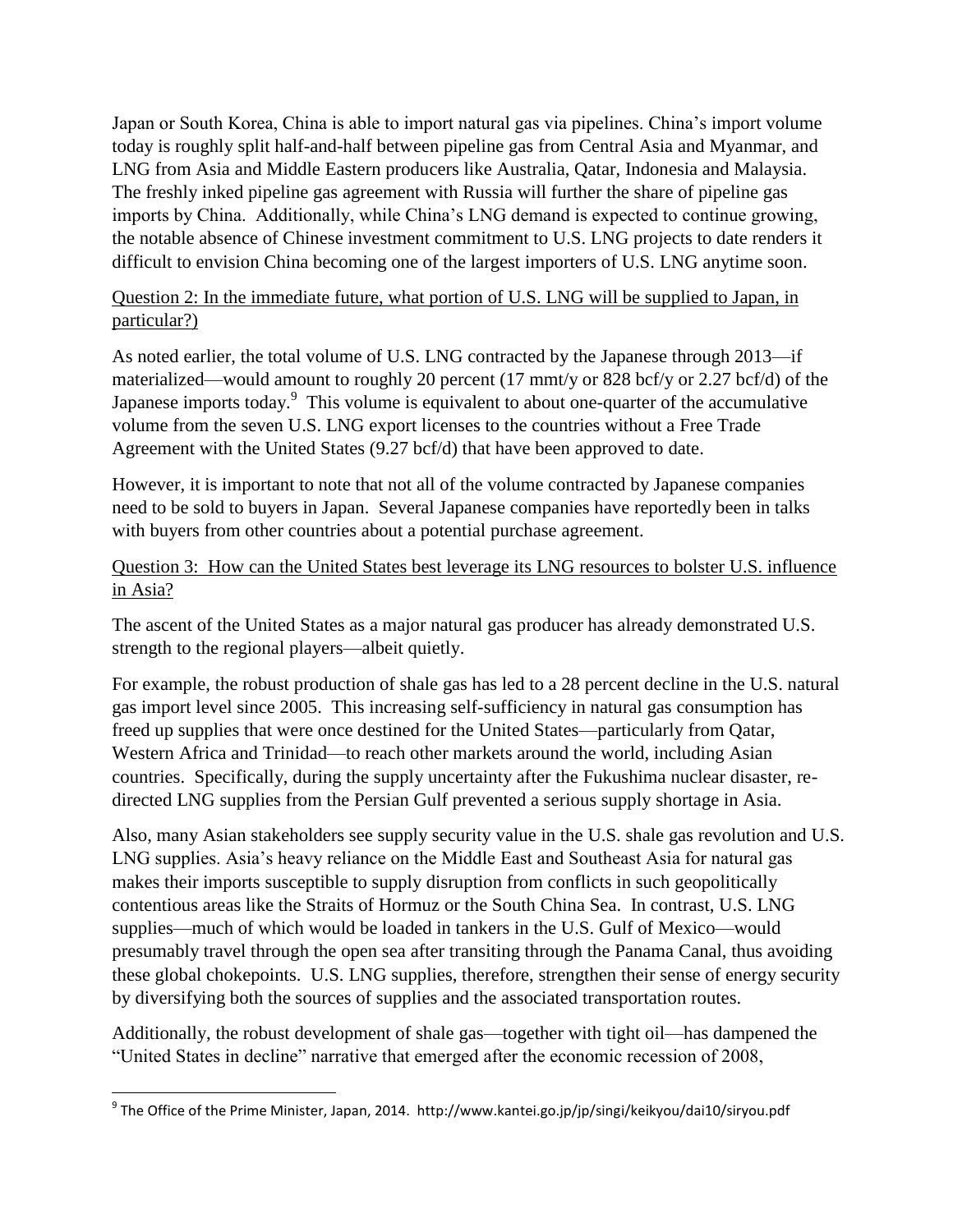especially in China.<sup>10</sup> By delivering a range of macroeconomic benefits like GDP growth and job creation, the U.S.'s new energy posture has challenged the view held by many Chinese elites that the economic recession pointed to a waning U.S. global influence. The "declining U.S." narrative was further contradicted by the prospect of U.S. LNG exports to Asia.

Moreover, the ascent of the United States as a major energy supplier is starting to defuse the geopolitical undertone in East Asian gas importers' relationships with Russia. Russia's desire to enhance its Asian market share, coupled with growing Japanese demand, has suggested growing synergy between the two countries. Several gas export proposals are currently on the table for negotiation. Russia, whose LNG supply currently accounts for about ten percent of Japanese import, is the most—if not the only—viable candidate for supplying pipeline gas to Japan. Some in Japan see that the potential for stronger U.S.-Japanese energy ties would provide both security and leverage for the Japanese as they pursue negotiations with Russia despite a high degree of skepticism that Russia can deliver a fair deal. In fact, the U.S. LNG export potential could curtail temptations for those within Russia who may be inclined to use its energy resource wealth as a tool to advance its geopolitical objectives vis-à-vis Japan.

Meanwhile, there is an inherent danger in extrapolating that LNG resources accord significant geopolitical leverage to the United States. There is a limit to which privately held and market allocated resources, such as oil and gas, could be successfully employed by a democratic government to deliver a specific geopolitical or strategic outcome. In fact, energy-related geopolitical rhetoric can generate expectations that are unrealistic or too costly for the United States to fulfill.

The most significant and lasting way in which our LNG resources can bolster U.S. influence in Asia, therefore, is for the United States to demonstrate its commitment to upholding institutional norms and capacity that ensure the free flow of oil and gas. In other words, presented before the United States is an opportunity to distinguish itself from many traditional energy supplier countries and governments that are demonstratively inclined to wield energy supplies as a foreign policy weapon. The United States has long served as the torchbearer for free trade and the key founder of transparent energy market architecture. The stability that U.S. LNG supplies can induce and/or enhance in Asia is an understated yet significant asset that can underpin the continued U.S. leadership in the region.

#### Question 4: How will an increased supply of U.S. LNG affect the demand for Malaysian, Australian, and Qatari LNG supplies in the region?

 $\overline{\phantom{a}}$ 

The robust production of shale gas has led to the 34 percent increase in U.S. natural gas production between 2005 and  $2014$ <sup>11</sup> For example, the shale gas supplies from the Marcellus

 $^{10}$  While many Chinese thinkers adhered to the view that U.S. power had waned, they were not the primary authors of the argument. Instead, they pointed to multiple assessments, to include those done by entities such as the U.S.'s own National Intelligence Council that the relative advantage in global power the U.S. had enjoyed was shrinking. DNI, "Global Trends 2025," November 2008.

<sup>11</sup> Calculations based on U.S. Energy Information Administration (EIA), *Annual Energy Outlook (AEO): 2014 Early Release*, 2014. [http://www.eia.gov/forecasts/aeo/er/pdf/tbla14.pdf.](http://www.eia.gov/forecasts/aeo/er/pdf/tbla14.pdf)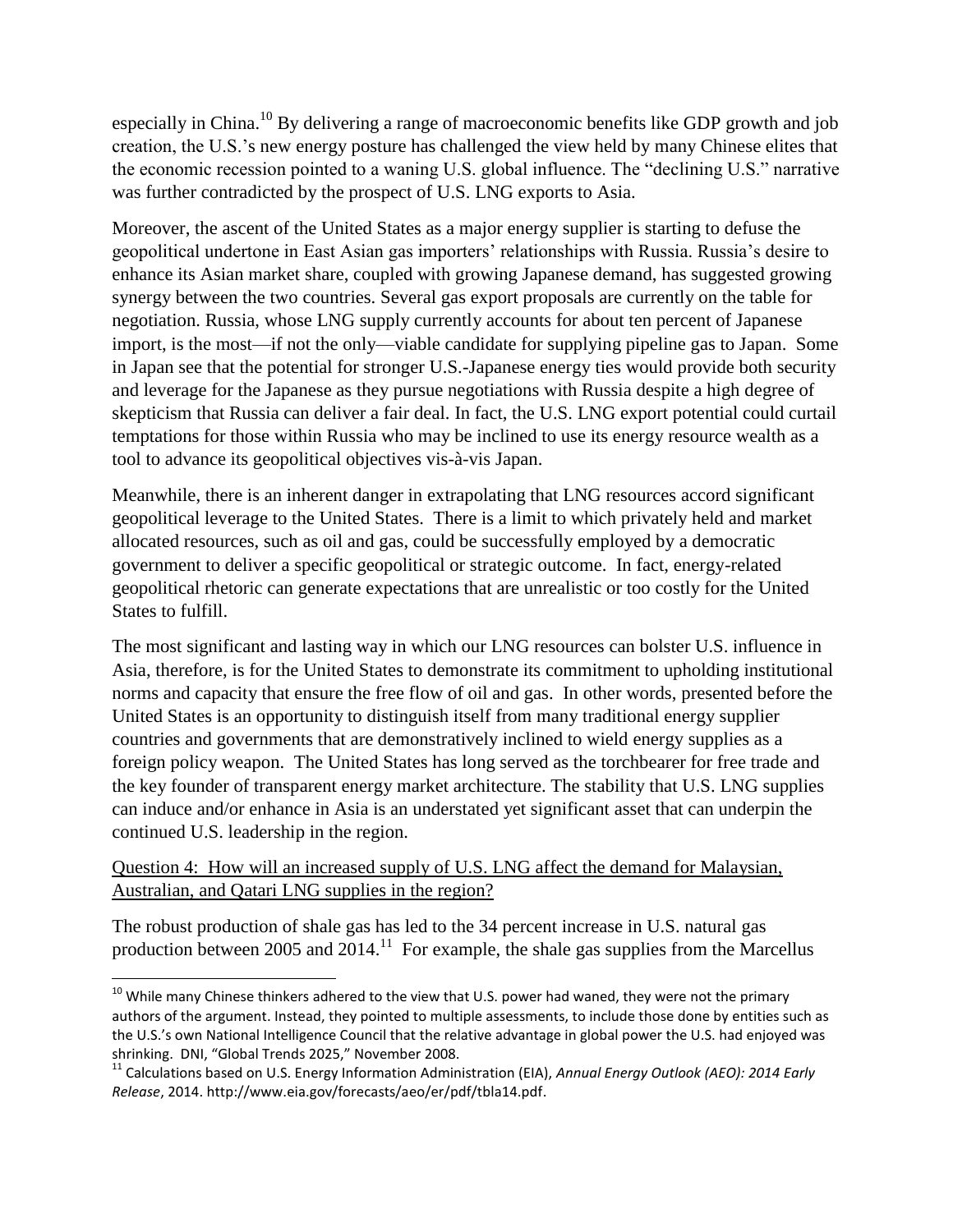shale alone equal the entire natural gas export capacity of Qatar, which is the second largest natural gas exporter in the world.

The growing U.S. natural gas supply challenges the economics of many LNG export projects outside the United States. Developing an LNG terminal is a hugely capital-intensive undertaking, in the order of several billion dollars. The LNG projects currently being built outside the United States generally require infrastructure development from the start. In contrast, many of the proposed U.S. LNG export projects are designed to capitalize on LNG terminals designed or built in the last decade to prepare for LNG imports. The only major addition required to ready these U.S. LNG terminals for exporting natural gas is liquefaction capacity. Therefore, U.S. LNG export projects have economic advantage over new projects abroad.

For example, the Australians are acutely aware how the U.S. LNG supplies can compound economic challenges faced by many of their LNG projects under development. Australia currently has nearly \$200 billion worth of LNG projects under construction and many of the projects have experienced some degree of cost overruns due to acute capital cost escalation stemming from a combination of factors like labor shortages, greater environmental hurdles, and the remote locations of some projects. Also, U.S. shale gas has likely contributed to Gazprom's decision to delay the Arctic Shtokman LNG project indefinitely.

However, caution is warranted in extrapolating the extent to which the U.S. LNG supplies may fundamentally alter the energy relationship between importer countries in Asia and their traditional gas suppliers. In fact, the scope of U.S. LNG influence on Asian demand for supplies from other countries is difficult to ascertain.

First, by the early part of next decade, the global LNG market and Asian LNG market are expected to see new volumes of supplies from new LNG projects in places like Australia and fierce competition may emerge among LNG suppliers. The pace of U.S. LNG export approval to the countries without a Free Trade Agreement with the United States, combined with the commercial viability of a specific project, greatly influences the degree to which U.S. LNG supplies can gain a foothold in Asia.

Second, cost advantage from Henry Hub based trade is far from assured on a long-term basis. As a series of export projects come to fruition later this decade, Henry Hub price levels will likely come under upward pressure to reflect the rising level of demand even if an adequate level of domestic supply continued.<sup>12</sup> Consequently, the gap between the Henry Hub price and delivered prices of LNG supplies from non-U.S. sources may narrow to the point where the price differential no longer offsets the costs of liquefaction and transportation from the United States.

Third, energy export is central to the economic health of many of the traditional supplier countries and many Asian stakeholders believe that the centrality of energy revenue combined with their vast resource levels continue to make them important trade partners. For example, the energy sector accounts for roughly 60 percent of the total government revenue for Qatar while

 $\overline{\phantom{a}}$ 

 $^{12}$  As suggested by several studies on the economic impacts of LNG exports on the U.S. economy, including *Macroeconomic Impacts of LNG Exports from the United States* (Washington, DC: NERA Economic Consulting, December 2012), [http://www.fossil.energy.gov/programs/gasregulation/reports/nera\\_lng\\_report.pdf.](http://www.fossil.energy.gov/programs/gasregulation/reports/nera_lng_report.pdf)